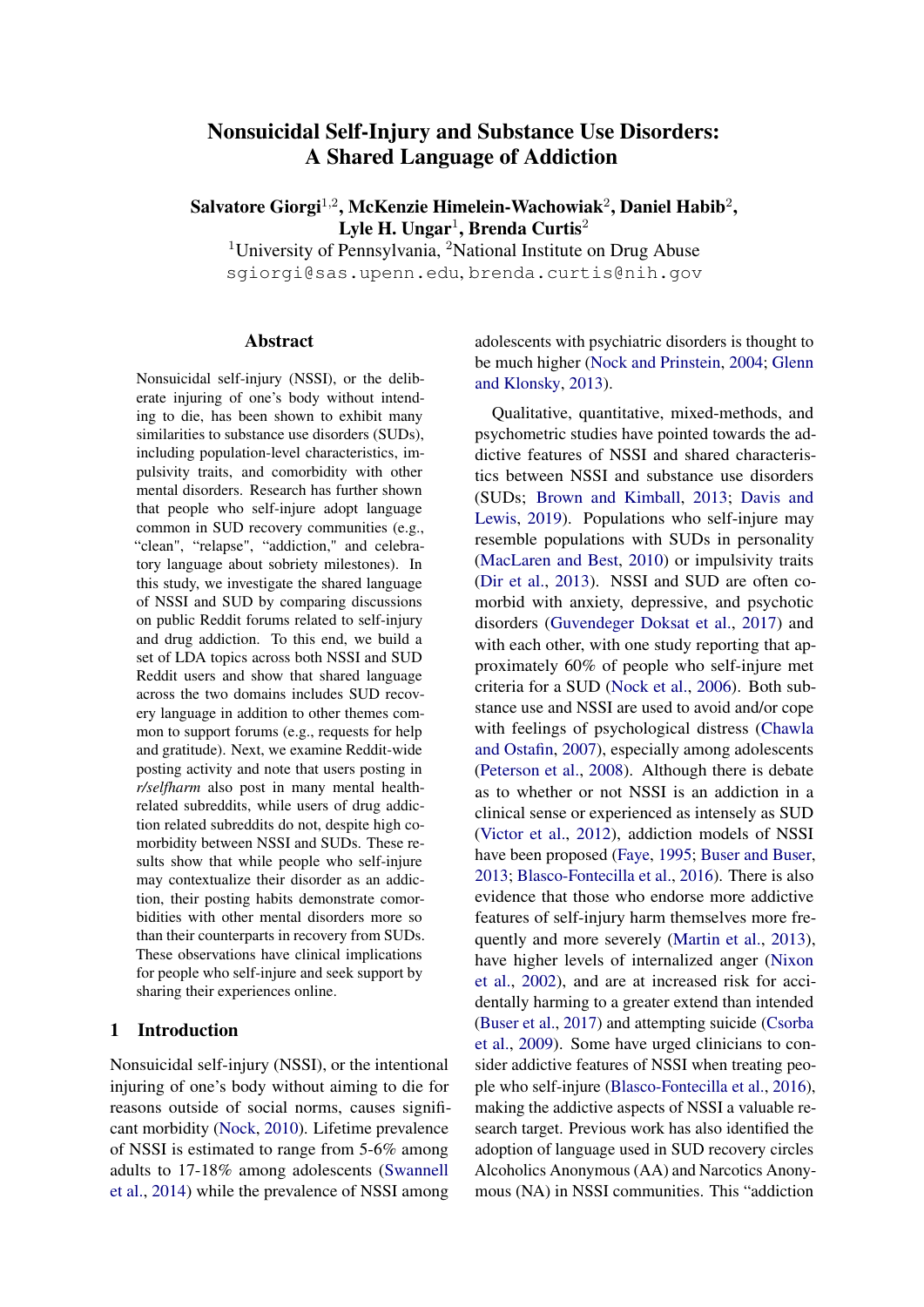language" (i.e., phrases such as "relapse", "recovery" and celebration of time without self-injury) has been found on NSSI message boards [\(Whitlock](#page-6-7) [et al.,](#page-6-7) [2006\)](#page-6-7), Facebook groups [\(Niwa and Man](#page-6-8)[drusiak,](#page-6-8) [2012\)](#page-6-8), and LiveJournal [\(Davis and Lewis,](#page-5-1) [2019\)](#page-5-1).

This study builds on the work of [Himelein-](#page-5-10)[Wachowiak et al.](#page-5-10) [\(2022\)](#page-5-10), who investigated the use of "addiction language" and experiences of addiction in the *r/selfharm* subreddit. This was done through a text-based annotation process where experts in addiction and recovery adapted the Diagnostic and Statistical Manual of Mental Disorders Fifth Edition (DSM-5) criteria for SUD to NSSI as a method for measuring the symptoms and severity of addiction to NSSI for Reddit users. Results showed that over three-quarters of the sample met the criteria for addiction and 86% used "addiction language".This work also builds on a large body of research using Reddit as a tool for mental health applications [\(De Choudhury and De,](#page-5-11) [2014\)](#page-5-11), which includes depression [\(Pirina and Çöl](#page-6-9)[tekin,](#page-6-9) [2018\)](#page-6-9), anxiety [\(Shen and Rudzicz,](#page-6-10) [2017\)](#page-6-10), suicide [\(Zirikly et al.,](#page-6-11) [2019\)](#page-6-11), substance use [\(Lu](#page-5-12) [et al.,](#page-5-12) [2019\)](#page-5-12), schizophrenia [\(Zomick et al.,](#page-6-12) [2019\)](#page-6-12), and DSM-5 evaluations [\(Gaur et al.,](#page-5-13) [2018\)](#page-5-13).

The purpose of this study is to further evaluate experiences of addiction by examining shared "addiction language" between NSSI and SUD communities using automated methods. We begin by directly comparing NSSI and SUD subreddits through a set of LDA topics estimated over a corpus of Reddit comments and examine how themes of addiction and recovery are used across both communities. While previous studies have identified "addiction language" in NSSI communities, to our knowledge, none have directly compared NSSI and SUD communities. We also identify where users of these subreddits are posting across Reddit in order to identify common communities. We end by discussing the clinical implications of our findings.

### 2 Data

Self-injury We looked at posts from the *r/selfharm* subreddit from the Pushshift Reddit Data set [\(Baumgartner et al.,](#page-4-3) [2020\)](#page-4-3). We focused on *r/selfharm* based on the fact that it had the highest number of posts and users and the most diverse discussion around NSSI. See Supplemental Materials for descriptions of other self-injury related subreddits as well as temporal trends in post histories.

Substance Use In order to compare the *r/selfharm* users to those posting in SUD recovery communities, we gather the posting activity from all users who have posted in the following subreddits: *r/addiction*, *r/alcoholism*, *r/opiatesrecovery*, *r/leaves*, *r/stopdrinking*, and *r/redditorsinrecovery*. These were manually selected due to high post volume and focus on recovery (vs. drug use itself).

Our data set consisted of both comments and submissions (i.e., the first post in a Reddit thread) across 2019 in order to match the temporal span of [Himelein-Wachowiak et al.](#page-5-10) [\(2022\)](#page-5-10). Across both data sets, we removed any accounts with the word "bot" in the user handle, after manually inspecting the account to confirm that the account is indeed a bot, as well as deleted posts, deleted accounts, and moderators. We also removed any redditor who posted in both *r/selfharm* and one or more SUD subreddits, in order to remove the possibility that common users will drive shared language. To identify redditors who are active in their respective communities, we remove any redditor with less than 10 comments, resulting in 2,470 *r/selfharm* who together posted 77,414 comments. We then identified a matched sample of 2,470 SUD redditors (posting 77,424 comments), approximately matched on both comment and submission counts.

# 3 Methods

Task 1: Shared Language To examine shared language across NSSI and SUD subreddits, we estimate a set of Content Specific LDA topics [\(Zamani](#page-6-13) [et al.,](#page-6-13) [2020\)](#page-6-13). Content Specific LDA (CSLDA) is a method for estimating LDA topics across a thematically concise corpus and has been previously used to model conversations around excessive drinking, diabetes, and Black Lives Matter tweets [\(Giorgi](#page-5-14) [et al.,](#page-5-14) [2020;](#page-5-14) [Griffis et al.,](#page-5-15) [2020;](#page-5-15) [Giorgi et al.,](#page-5-16) [2022\)](#page-5-16). CSLDA contains a preprocessing pipeline that identifies words related to the theme in question (i.e., NSSI and SUD) by comparing this data to a background corpus of general language (i.e., data from *r/AskReddit*). This removes language that is specific to Reddit as opposed to being NSSI or SUD related. We create CSLDA topics across a combined corpus of comments from NSSI and SUD subreddits. See Supplemental Materials for full details of the CSLDA pipeline.

We use the Mallet Java software wrapper within the DLATK Python package [\(McCallum,](#page-6-14) [2002;](#page-6-14) [Schwartz et al.,](#page-6-15) [2017\)](#page-6-15). All default settings are used,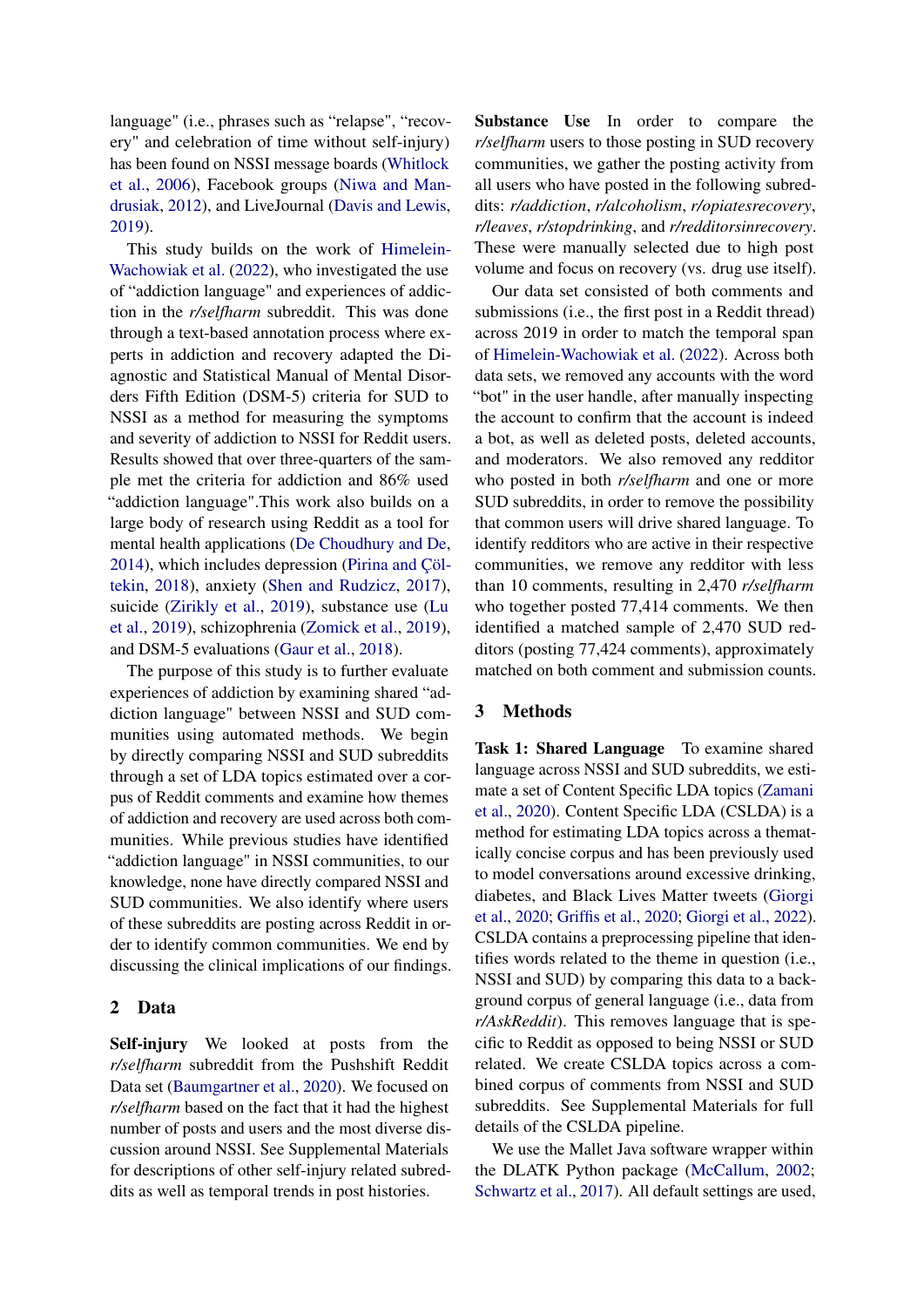<span id="page-2-0"></span>

|               | 25 Topics |      | 50 Topics         |                    | 75 Topics |      | 100 Topics |      |
|---------------|-----------|------|-------------------|--------------------|-----------|------|------------|------|
| alpha         |           |      |                   | TU Coh. TU Coh. TU |           | Coh. | TU         | Coh. |
|               | 0.98      | 0.46 |                   | 0.85 0.38 0.72     |           | 0.33 | 0.61       | 0.28 |
| $\mathcal{F}$ | 0.99      | 0.31 | 0.90 <sub>1</sub> | 0.37               | 0.72      | 0.32 | 0.65       | 0.34 |
| 5             | 0.99      | 0.41 | 0.90 <sub>1</sub> | 0.36               | 0.78      | 0.37 | 0.66       | 0.36 |

Table 1: Topic quality as measured through Topic Uniqueness (TU) and Coherence (Coh.).

and we evaluate a range of  $\alpha \in \{1, 3, 5\}$ , a prior on the number of topics per document, and topic set sizes  $K \in \{25, 50, 75, 100\}$ . All topics are quantitatively and qualitatively evaluated. Quantitative evaluation consists of two metrics: coherence and topic uniqueness. Coherence measures semantic similarity between the words in the topic using Normalized Pointwise Mutual Information (NPMI; [Syed and Spruit,](#page-6-16) [2017\)](#page-6-16). This is calculated for each topic and then averaged across all topics. Topic uniqueness (TU), a measure of topic diversity, is inversely proportional to the number of times a set of L keywords is repeated across a set of K topics [\(Nan et al.,](#page-6-17) [2019\)](#page-6-17). Thus, a topic set with high TU means that the representative keywords are rarely repeated across topics. While past research has used a value of  $L = 10$  [\(Nan et al.,](#page-6-17) [2019\)](#page-6-17), we set  $L = 30$  to be more conservative (with a large  $L$ , the probability of a given word appearing in more than one topic will increase, thus decreasing TU). TU ranges between 1 and  $1/K$ , and therefore we normalize TU to be between 0 and 1, since we are evaluating topic sets of sizes K.

Qualitative evaluation consisted of manually inspecting topics for three criteria: (1) breadth of themes, (2) minimal thematic overlap, and (3) a single topic contains a single theme. Note that (2) and (3) are similar to TU and coherence.

Task 2: Posting Activity Here, we look at all posts (i.e., submissions and comments) across the whole of Reddit in 2019 from our disjoint samples of NSSI and SUD redditors. For the NSSI redditors, we gather 1,019,796 of their posts in subreddits other than *r/selfharm*. For the SUD redditors, we gather 927,733 posts to subreddits other than the 6 addiction subreddits used to collect the sample. We then reported the most frequently visited subreddits for both the NSSI and SUD samples and calculated the percentage of users posting in each.

### 4 Results

Task 1: Shared Language In Table [1,](#page-2-0) we evaluate the CSLDA topics. Here we see Topic Uniqueness (TU) decrease as the number of topics grows. This is to be expected since as the number of topics grows one can expect words to be shared across a larger number of topics. TU also increases with  $\alpha$ within a fixed topic set (i.e., column-wise). Coherence shows no clear pattern across  $\alpha$  or topic set size. Through the qualitative evaluation,  $K = 50$ topics with  $\alpha = 5$  were chosen as the most interpretable. Since TU is high across the  $K = 50$  topic sets and coherence is reasonable with  $\alpha = 5$  (i.e., neither the highest nor the lowest value across all topic sets), we proceed with this topic set.

Figure [1](#page-3-0) shows the average user-level topic usage across all 50 topics, ordered by the difference between the NSSI (green) and SUD (blue) groups. In total, we see 9 out of 50 topics include addiction or recovery-related keywords within the top 10 highest weighted words in the topic. We do not include topics that contain both "clean" and "cut" since "clean" most likely does not refer to "staying clean" in the recovery sense. Additionally, we see that the most similar topic is addiction-related ("addiction", "addicted"), as well as the 6th ("recovery", "relapsed", "clean"). Notably, the remaining addiction topics are the least similar (i.e., towards the

<span id="page-2-1"></span>

| <b>NSSI</b> users                              |         | SUD users           |         |
|------------------------------------------------|---------|---------------------|---------|
| Subreddit                                      | % Users | Subreddit           | % Users |
| AskReddit                                      | 52.8    | AskReddit           | 47.7    |
| depression $\circ$                             | 37.8    | pics                | 21.9    |
| MadeOfStyrofoam <sup>†</sup>                   | 34.4    | funny               | 21.8    |
| Suicide Watch <sup><math>\diamond</math></sup> | 33.9    | aww                 | 21.3    |
| SelfHarmScars <sup>†</sup>                     | 29.0    | todayilearned       | 17.0    |
| teenagers                                      | 26.2    | AmItheAsshole       | 16.3    |
| memes                                          | 21.1    | Showerthoughts      | 16.2    |
| Showerthoughts                                 | 18.7    | mildlyinteresting   | 15.1    |
| aww                                            | 16.8    | relationship_advice | 14.9    |
| AmItheAsshole                                  | 15.5    | news                | 14.9    |
| unpopularopinion                               | 15.3    | worldnews           | 14.5    |
| funny                                          | 14.4    | politics            | 14.4    |
| wholesomememes                                 | 14.0    | gifs                | 13.6    |
| dankmemes                                      | 13.6    | trashy              | 12.8    |
| mentalhealth $\diamond$                        | 13.5    | unpopularopinion    | 12.8    |
| 2meirl4meirl                                   | 13.0    | interestingasfuck   | 12.6    |
| Anxiety <sup><math>\diamond</math></sup>       | 12.6    | gaming              | 12.6    |
| mildlyinteresting                              | 12.6    | PublicFreakout      | 12.4    |
| offmychest $\diamond$                          | 12.0    | videos              | 12.1    |
| relationship_advice                            | 11.8    | tifu                | 11.2    |

Table 2: Most popular subreddits, defined as the percentage of users within each group that post in a given subreddit (% Users).  $\dagger$  and  $\diamond$  are self-injury and mental health related subreddits, respectively.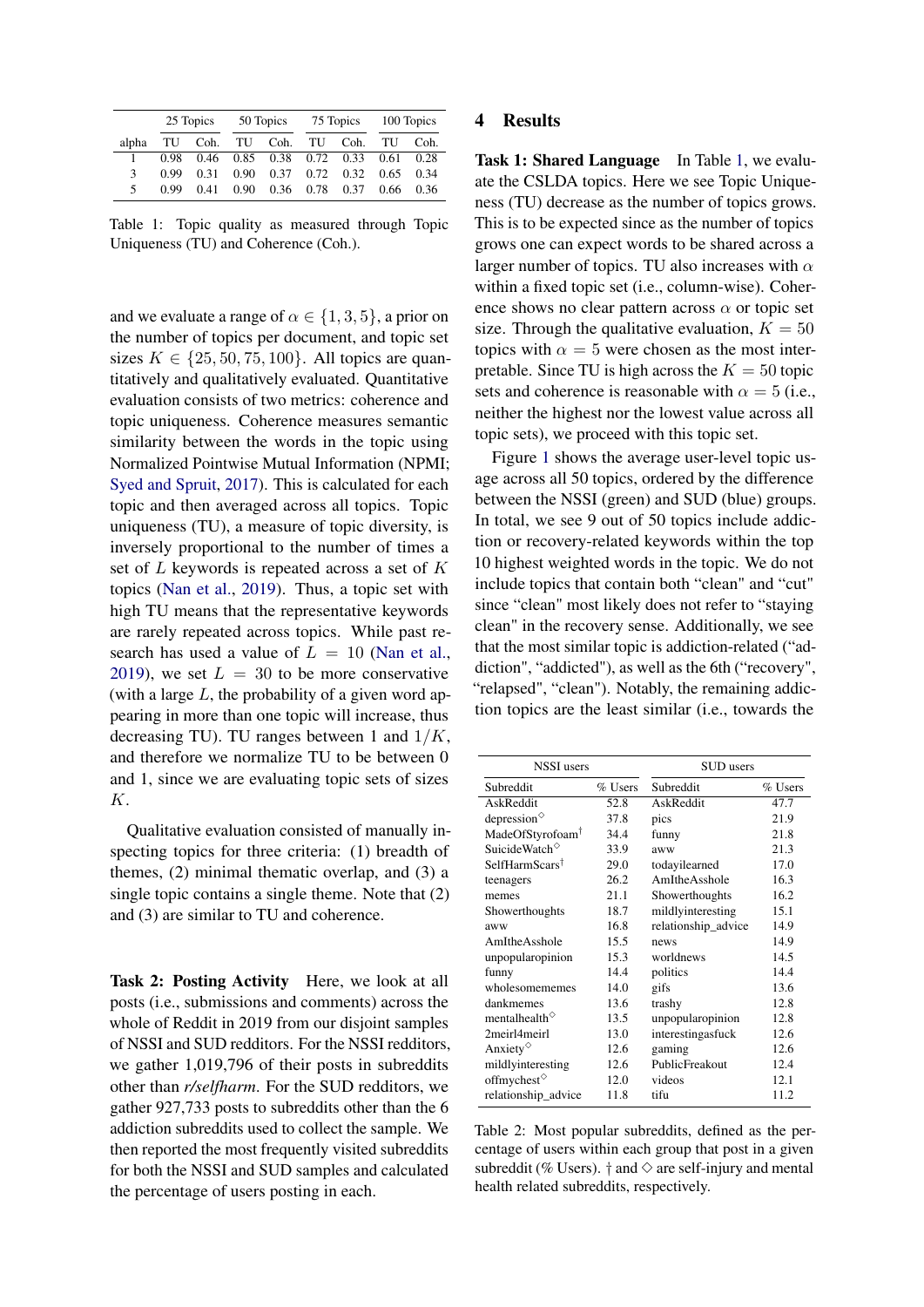<span id="page-3-0"></span>

Figure 1: Differences in average user-level topic frequency. The top 5 weighted words from each topic are visualized with red topics containing an addiction keyword (e.g., "sober" and "relapse") in the top 10 weighted words.

right side of the figure). These later topics contain either substance use keywords (and are, thus, used more often by SUD users) or contain words like "withdrawal" which was one of the least prevalent DSM-5 symptoms (6% of users) found in [Himelein-](#page-5-10)[Wachowiak et al.](#page-5-10) [\(2022\)](#page-5-10).

There are also a number of topics that do not contain recovery keywords but seem to be related to addiction and recovery such as mentions of starting/stopping ("started", "stop") and getting easier ("gets", "easier"). While not addiction or recovery related, we do see shared language of gratitude ("thanks" and "thank"), support ("better", "easier", "gets" as well as "support", "advice"), emotions ("thoughts", "feelings", "emotions"), and coping.

Task 3: Posting Activity Table [2](#page-2-1) shows the 20 subreddits in which the highest percentage of NSSI and SUD redditors are also posting. Not surprisingly, we see that NSSI redditors are posting in other NSSI related subreddits: *r/MadeOfStyrofoam* and *r/SelfHarmScars*. On the other hand, SUD redditors are not posting in other substance-related subreddits outside of the six used to collect data. We also note that there are a number of mental health related subreddits in which NSSI redditors are posting, which is in line with common NSSI comorbidities: *r/depression*, *r/SuicideWatch*, and *r/Anxiety*. We do not see similar posting activity in mental health subreddits among SUD redditors despite high comorbidity between SUD and both depression and anxiety [\(Conway et al.,](#page-5-17) [2006\)](#page-5-17).

#### 5 Conclusion

In this work, we directly compared language across large online communities dedicated to discussing NSSI and SUD recovery. We showed that there is indeed a shared language of addiction between these two communities, evidenced by equivalent usage of topics related to addiction ("addiction", "addicted") and recovery ("recovery", "relapsed", "clean"). To our knowledge, this is the first study using automated methods to quantify addiction language in NSSI communities, as well as the first to directly compare language between online NSSI and SUD recovery forums. We also examined Reddit-wide posting activity and showed that, while NSSI redditors posted in a number of mental health related subreddits, SUD redditors did not even though both NSSI and SUD are comorbid with many of the same mental health disorders.

One limitation of our study is the high comorbidity between NSSI and SUD: 60% of adolescents engaging in NSSI meeting criteria for SUDs [\(Nock](#page-6-3) [et al.,](#page-6-3) [2006\)](#page-6-3). Thus, the shared addiction language may be a result of NSSI redditors also having and discussing SUDs. We attempted to control for this by excluding redditors who are posting in both NSSI and SUD subreddits. Additionally, [Himelein-](#page-5-10)[Wachowiak et al.](#page-5-10) [\(2022\)](#page-5-10) noted that only 2% of NSSI redditors explicitly mentioned having a SUD.

Despite this limitation, our results suggest that the adoption of addiction and recovery language in NSSI communities may provide psychological benefit to the users and help them cope with selfinjury. [Himelein-Wachowiak et al.](#page-5-10) [\(2022\)](#page-5-10) posits that alignment with SUD may buffer against self-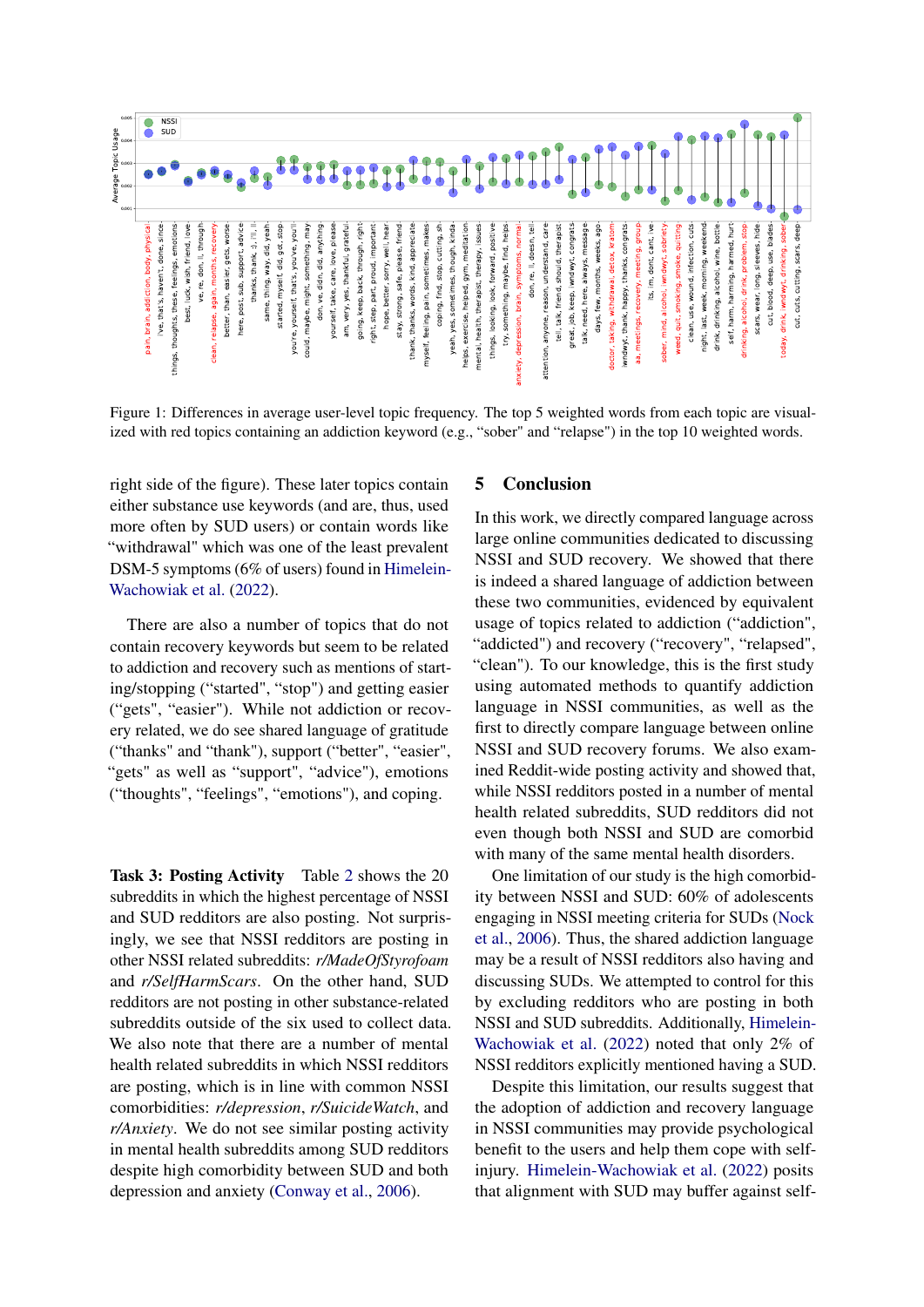stigma and encourage adoption of common SUD recovery strategies. In a similar study, [Pritchard](#page-6-18) [et al.](#page-6-18) [\(2021\)](#page-6-18) suggest that people who self-injure use addiction messages to convey the difficulty in stopping, as well as to caution those considering NSSI as a coping strategy. Our results also suggest that NSSI redditors seek support in similar communities for other mental health concerns, perhaps with the goals of broadening their support network or seeking specific advice for a separate mental disorder. The lack of mental health cross posting among SUD redditors may imply a need for more discussion of cormorbid mental disorders among SUD recovery communities as well as greater engagement with people dealing with other mental disorders. Regardless, NSSI and SUD recovery communities share similar language of support ("yourself", "take", "care", "love") and encouragement ("better", "easier", "gets"), illustrating the broad psychological benefits of sharing intimate experiences with empathetic others online, regardless of the particular mental health concern.

# 6 Ethical Considerations

NSSI communities and their members tend to refer to NSSI as "self harm." In this paper, we use "self-injury" or the acronym NSSI as it is more specific to the behavior in question ("self harm" could also include suicide attempts) as well as the term most frequently found in recent literature. However, papers we cite may use the terms "deliberate self harm" (DSH) or "self-mutilation." For a review and discussion of the most appropriate language to use when referring to people who self-injure, see [\(Hasking et al.,](#page-5-18) [2021\)](#page-5-18).

There are a number of ethical considerations when using sensitive data. Since Reddit data is publicly available, this study was deemed non-human subjects research and exempt from approval of an Institutional Review Board. Despite this official classification, the data used throughout is indeed human generated and reflects the lived experiences, intimate feelings, and personal struggles of the authors. Related, there are issues regarding informed consent when using public data. Online communities such as *r/selfharm* are intimate and personal spaces, where consensual sharing happens between community members and not with researchers who collect the data. For a full discussion of related issues, we recommend the work of [Chancellor et al.](#page-5-19) [\(2019\)](#page-5-19), which identifies conflicting representations

of humans in "human centered machine learning." There are also issues of privacy; while Reddit is anonymous, there are risks of revealing sensitive information or the identities of the accounts used in the study [\(Proferes et al.,](#page-6-19) [2021\)](#page-6-19). As such, we only report aggregate information throughout the manuscript, and we have chosen to not publicly release any of the data used in this study. Finally, there are some egregious use cases with this data. For example, given the cross posting between NSSI and mental health forums, one could imagine ads for anti-depressants being targeted to the redditors in this study.

One must also consider researchers' well-being when working with data of this type. Spending time with sensitive and potentially triggering data can be emotionally challenging for researchers. As such, researchers should also consent to working with this type of data and continue to consent throughout the life of the project. To help with these issues, our research group held one-on-one and group sessions to discuss triggering content and mental and emotional fatigue experienced while working on this and similar projects.

### Acknowledgements

This research was supported by the Intramural Research Program of the NIH, NIDA. We would like to thank Elise Bragard, Amy Kwarteng, Destiny Schriefer, Chase Smitterberg, and Kenna Yadeta for their help in the annotation process, as well as Garrick Sherman, Amanda Devoto, and the CLPsych reviewers for their thoughtful feedback.

#### References

- <span id="page-4-3"></span>Jason Baumgartner, Savvas Zannettou, Brian Keegan, Megan Squire, and Jeremy Blackburn. 2020. The pushshift reddit dataset. In *Proceedings of the International AAAI Conference on Web and Social Media*, volume 14, pages 830–839.
- <span id="page-4-2"></span>Hilario Blasco-Fontecilla, Roberto Fernández-Fernández, Laura Colino, Lourdes Fajardo, Rosa Perteguer-Barrio, and Jose De Leon. 2016. The addictive model of self-harming (non-suicidal and suicidal) behavior. *Frontiers in Psychiatry*, 7:8.
- <span id="page-4-0"></span>Tiffany B Brown and Thomas Kimball. 2013. Cutting to live: A phenomenology of self-harm. *Journal of Marital and Family Therapy*, 39(2):195–208.
- <span id="page-4-1"></span>Trevor J Buser and Juleen K Buser. 2013. Conceptualizing nonsuicidal self-injury as a process addiction: Review of research and implications for counselor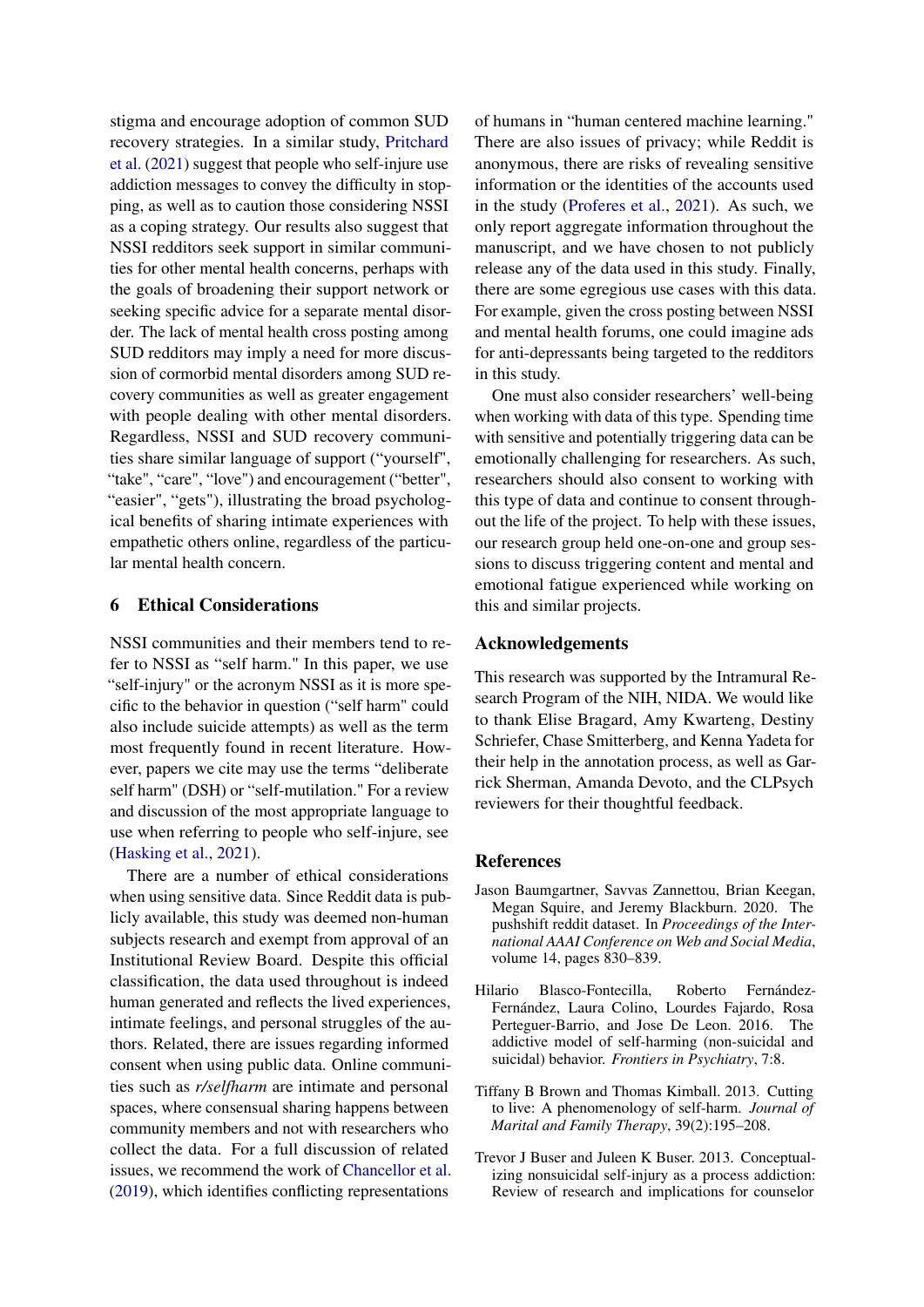training and practice. *Journal of Addictions & Offender Counseling*, 34(1):16–29.

- <span id="page-5-8"></span>Trevor J Buser, Juleen K Buser, and Corrine C Rutt. 2017. Predictors of unintentionally severe harm during nonsuicidal self-injury. *Journal of Counseling & Development*, 95(1):14–23.
- <span id="page-5-19"></span>Stevie Chancellor, Eric PS Baumer, and Munmun De Choudhury. 2019. Who is the" human" in human-centered machine learning: The case of predicting mental health from social media. *Proceedings of the ACM on Human-Computer Interaction*, 3(CSCW):1–32.
- <span id="page-5-5"></span>Neharika Chawla and Brian Ostafin. 2007. Experiential avoidance as a functional dimensional approach to psychopathology: An empirical review. *Journal of clinical psychology*, 63(9):871–890.
- <span id="page-5-17"></span>Kevin P Conway, Wilson Compton, Frederick S Stinson, and Bridget F Grant. 2006. Lifetime comorbidity of dsm-iv mood and anxiety disorders and specific drug use disorders: results from the national epidemiologic survey on alcohol and related conditions. *The Journal of clinical psychiatry*, 67(2):10343.
- <span id="page-5-9"></span>Janos Csorba, Elek Dinya, Paul Plener, Edit Nagy, and Eszter Páli. 2009. Clinical diagnoses, characteristics of risk behaviour, differences between suicidal and non-suicidal subgroups of hungarian adolescent outpatients practising self-injury. *European Child & Adolescent Psychiatry*, 18(5):309–320.
- <span id="page-5-1"></span>Sarah Davis and Christopher Alan Lewis. 2019. Addiction to self-harm? the case of online postings on self-harm message boards. *International journal of mental health and addiction*, 17(4):1020–1035.
- <span id="page-5-11"></span>Munmun De Choudhury and Sushovan De. 2014. Mental health discourse on reddit: Self-disclosure, social support, and anonymity. In *Eighth international AAAI conference on weblogs and social media*.
- <span id="page-5-3"></span>Allyson L Dir, Kenny Karyadi, and Melissa A Cyders. 2013. The uniqueness of negative urgency as a common risk factor for self-harm behaviors, alcohol consumption, and eating problems. *Addictive behaviors*, 38(5):2158–2162.
- <span id="page-5-6"></span>Pamela Faye. 1995. Addictive characteristics of the behavior of self-mutilation. *Journal of psychosocial nursing and mental health services*, 33(6):36–39.
- <span id="page-5-13"></span>Manas Gaur, Ugur Kursuncu, Amanuel Alambo, Amit Sheth, Raminta Daniulaityte, Krishnaprasad Thirunarayan, and Jyotishman Pathak. 2018. " let me tell you about your mental health!" contextualized classification of reddit posts to dsm-5 for web-based intervention. In *Proceedings of the 27th ACM International Conference on Information and Knowledge Management*, pages 753–762.
- <span id="page-5-16"></span>Salvatore Giorgi, Sharath Chandra Guntuku, McKenzie Himelein-Wachowiak, Amy Kwarteng, Sy Hwang, Muhammad Rahman, , and Brenda Curtis. 2022. Twitter corpus of the #blacklivesmatter movement and counter protests: 2013 to 2021. *Proceedings of the International AAAI Conference on Web and Social Media*.
- <span id="page-5-14"></span>Salvatore Giorgi, David B Yaden, Johannes C Eichstaedt, Robert D Ashford, Anneke EK Buffone, H Andrew Schwartz, Lyle H Ungar, and Brenda Curtis. 2020. Cultural differences in tweeting about drinking across the us. *International Journal of Environmental Research and Public Health*, 17(4):1125.
- <span id="page-5-0"></span>Catherine R Glenn and E David Klonsky. 2013. Nonsuicidal self-injury disorder: an empirical investigation in adolescent psychiatric patients. *Journal of clinical child & adolescent Psychology*, 42(4):496– 507.
- <span id="page-5-15"></span>Heather Griffis, David A Asch, H Andrew Schwartz, Lyle Ungar, Alison M Buttenheim, Frances K Barg, Nandita Mitra, and Raina M Merchant. 2020. Using social media to track geographic variability in language about diabetes: Infodemiology analysis. *JMIR diabetes*, 5(1):e14431.
- <span id="page-5-4"></span>Neslim Guvendeger Doksat, Oguzhan Zahmacioglu, Arzu Ciftci Demirci, Gizem Melissa Kocaman, and Ayten Erdogan. 2017. Association of suicide attempts and non-suicidal self-injury behaviors with substance use and family characteristics among children and adolescents seeking treatment for substance use disorder. *Substance use & misuse*, 52(5):604–613.
- <span id="page-5-18"></span>Penelope A Hasking, Mark E Boyes, and Stephen P Lewis. 2021. The language of self-injury: a datainformed commentary. *The Journal of Nervous and Mental Disease*, 209(4):233–236.
- <span id="page-5-10"></span>McKenzie Himelein-Wachowiak, Salvatore Giorgi, Amy Kwarteng, Destiny Schriefer, Chase Smitterberg, Kenna Yadeta, Elise Bragard, Amanda Devoto, Lyle Ungar, and Brenda Curtis. 2022. Getting "clean" from nonsuicidal self-injury: Experiences of addiction on the subreddit r/selfharm. *Journal of behavioral addictions*, 11(1):128–139.
- <span id="page-5-12"></span>John Lu, Sumati Sridhar, Ritika Pandey, Mohammad Al Hasan, and Georege Mohler. 2019. Investigate transitions into drug addiction through text mining of reddit data. In *Proceedings of the 25th ACM SIGKDD International Conference on Knowledge Discovery & Data Mining*, pages 2367–2375.
- <span id="page-5-2"></span>Vance V MacLaren and Lisa A Best. 2010. Nonsuicidal self-injury, potentially addictive behaviors, and the five factor model in undergraduates. *Personality and Individual Differences*, 49(5):521–525.
- <span id="page-5-7"></span>Jodi Martin, Paula F Cloutier, Christine Levesque, Jean-François Bureau, Marie-France Lafontaine,